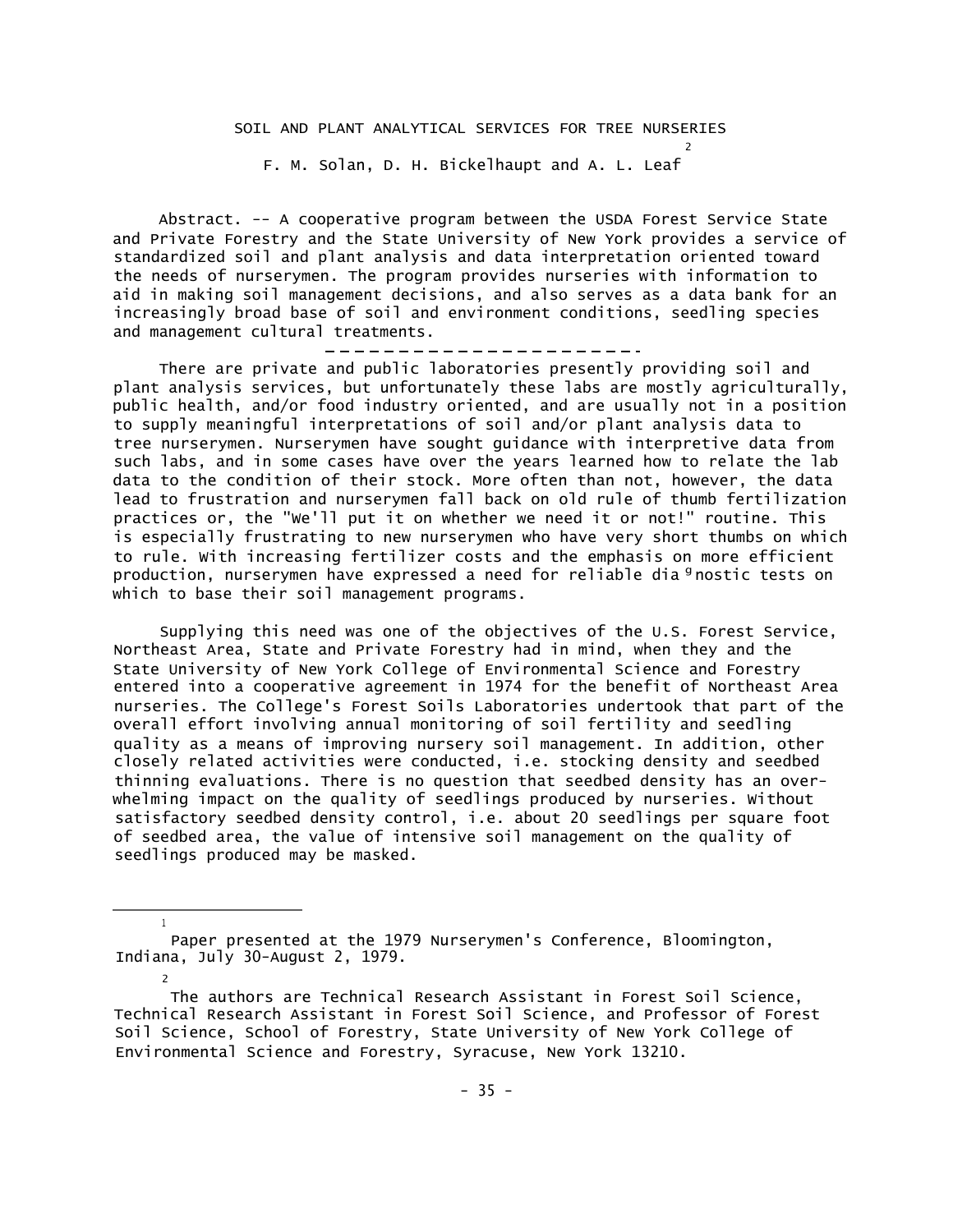Also, analyses have been performed on various organic materials used in nurseries as soil additives and conditioners. We have encouraged nurseries to make use of society waste materials, i.e. manure, wood chips, sludge, etc. as a source of organic matter and supplemental nutrients. However, we strongly recommend that their use in nurseries be closely monitored to minimize hazards of marked changes in soil reaction or producing heavy metal phytotoxicity problems. The use of such waste materials, where available, may provide nurseries with alternatives to costly commerical inorganic fertilizers to help improve the productivity of their soil, and may help solve a community's waste disposal problem. Frequent analyses of these waste materials must be made to avoid overloading the soil and resulting in a negative impact on the quality of the stock being produced and on the environment around the nursery area.

Some of the nurseries were able to adjust their soil management programs as per our recommendations and the quality of their stock showed marked improvement after the nurserymen reduced their sowing rate (which was purposely high to balance mortality from frost heaving), incorporated organic matter into their very sandy textured soil to increase the cation exchange capacity and moisture holding ability, and added fertilizer where our analytical data pointed out suspected deficiency levels.

At another nursery, limited fertilization had been done in recent years due to budget constraints and the high cost of commerical inorganic fertilizers. But analyses of soil and seedlings showed that various nutrient levels ranged from fair to luxurious. Organic matter and phosphorus levels in the soil were very high due to routine addition of composted hen manure and green manuring between rotations. We recommended that no phosphorus fertilizer be added to the soil until future soil nutrient monitoring showed it was needed. At this nursery, stock quality appeared to be very good for conifer species and was salable as 2-0 stock, becoming too large if left in the seedbed for a third year.

In addition to the annual sampling of soil and seedlings, a study was established at two state nurseries to evaluate in detail seedling growth and development over time. Separate samples of soil and seedlings of several conifer species common to both nurseries were taken at weekly intervals over two growing seasons to determine seedling development and nutrient uptake from seed germination to salable stock under normal nursery conditions. Soil chemical analysis and seedling morphological and chemical analyses are being related to degree day summations at each nursery. This is being done to correlate the growth and development patterns and nutrient uptake rates of seedlings with an important climatic component, temperature, to evaluate the timing of fertilizer topdressing rather than rely on fixed calender dates regardless of climatic conditions of any growing season.

At the end of the initial cooperative agreement it was concluded that:

- 1) a long term available service of the type we were providing would be useful to public and private tree nurseries;
- 2) a regular program of soil and seedling analysis should become part of each nursery's operating procedure; and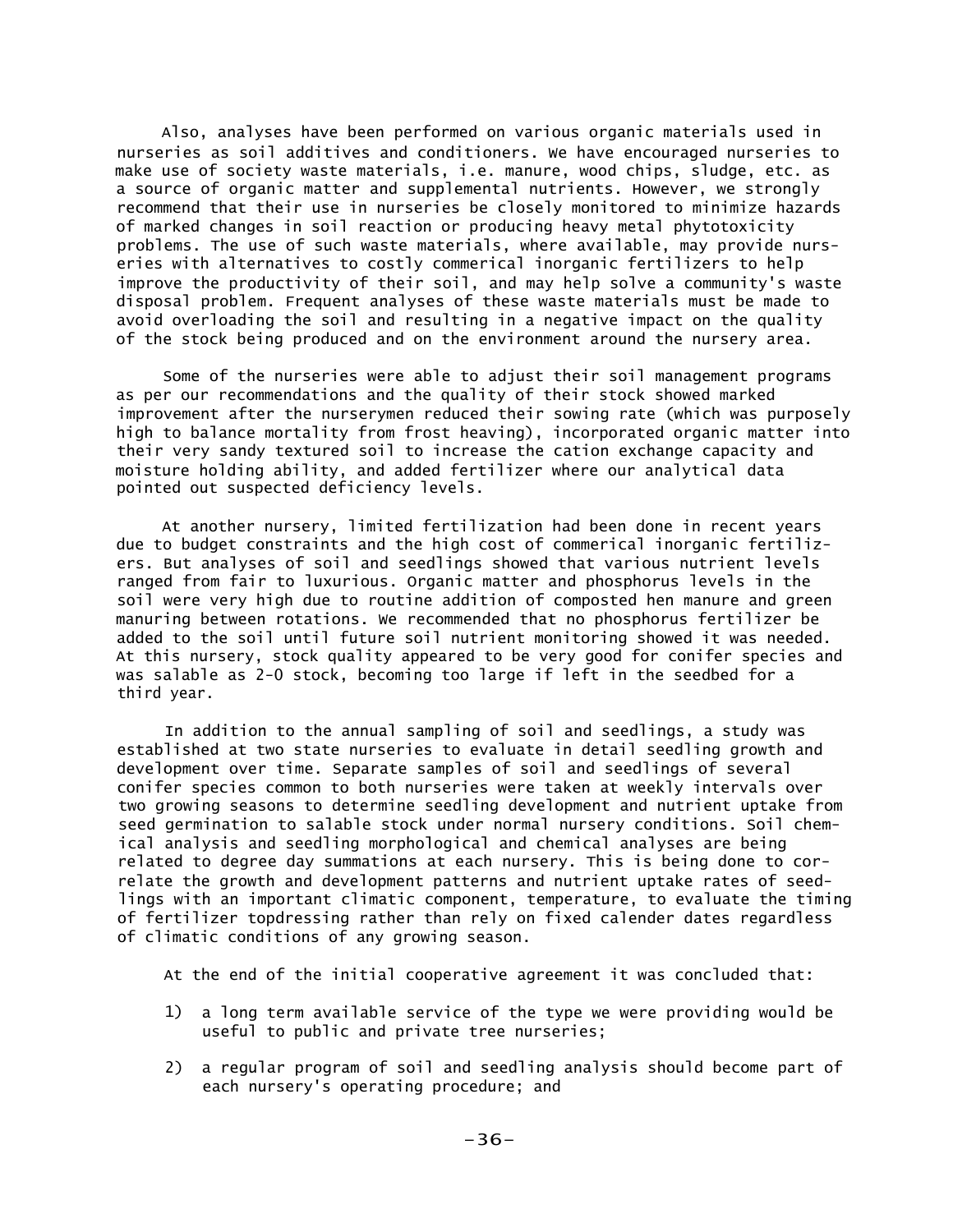3) the soil and plant analysis work done at Syracuse be continued.

Continuation of this service to nurseries should provide data and recommendation inputs to help nurserymen in their soil management decision-makin<sup>g</sup> processes toward improving their production of high quality outplanting stock in an efficient manner and in a minimum rotation period. Also, the service should assemble additional baseline data to strengthen fertilizer recommendations. A primary consideration is to provide comparable and consistent data over time. Therefore, the Forest Soils Laboratories at Syracuse continue to cooperate with the U.S. Forest Service, State and Private Forestry, in the Northeast Area, Western Area, and Southern Area, and makes its analytical services available to all state, federal and private tree nurseries.

Both soil and plant analyses are useful tools if properly used: soil analyses attempts a direct measure of soil nutrient supply; plant analysis is a direct measure of nutrient uptake and an indirect measure of soil nutrient supply. A regular program of monitoring nutrient supply and uptake and recommending soil amendments when needed to keep nutrient levels at near-optimal levels, provides an important aspect of stock quality control. Such control employed prior to and during seedling growth and development will result in more efficient use of seedbed space and should help minimize culling at seedling harvest time.

In order to meaningfully interpret soil and/or plant analysis data it must be compared with sound baseline data generated from past samplin <sup>g</sup> and analyses, or with available data assembled from the literature. Fertilizer recommendations must be based on such comparisons. Understand that it is extremely important that the methodologies of sampling and analyses used in a current analytical program and those used to generate the baseline data,identifying expected deficiency levels upon which interpretation of the current analytical results is based,must be the same. Variations from standardized techniques in such things as time of sampling, handling samples in preparation for analyses, relatively minor-appearing modifications in sample preparation and analytical procedures will result in data that cannot be validly compared with known baseline values, no matter how carefully the data were produced.

Since we do rot yet feel in our six years of nursery soil and seedling analyses that we have compiled sufficient raw data upon which to set standards of near-optimal levels for a large variety of nursery tree crops, we rely on the compilations of one who has - Dr. S. A. Wilde. We use the recommendations of Wilde et al. (1972) <sup>3</sup> as a guideline and use methods of sampling and analysis that are, we believe, safely comparable with those used by Dr. Wilde. His values are based on long-term compilations from many years of nursery soil analysis experience. For our recommendations we approximate Dr. Wilde's intermediate soil fertility ratings for conifers and high ratings for hardwoods as minimal. The following is a list of threshold values we presently employ as baseline at Syracuse (using our analytical methods):

3

Wilde, S. A., G. K. Voigt, and J. C. Iyer. 1972. Soil and plant analysis for tree culture. Oxford and IBH Publ. Co., New Delhi, India (Distributed in North America by Dr. S. A. Wilde, Madison, Wisconsin) 209 p.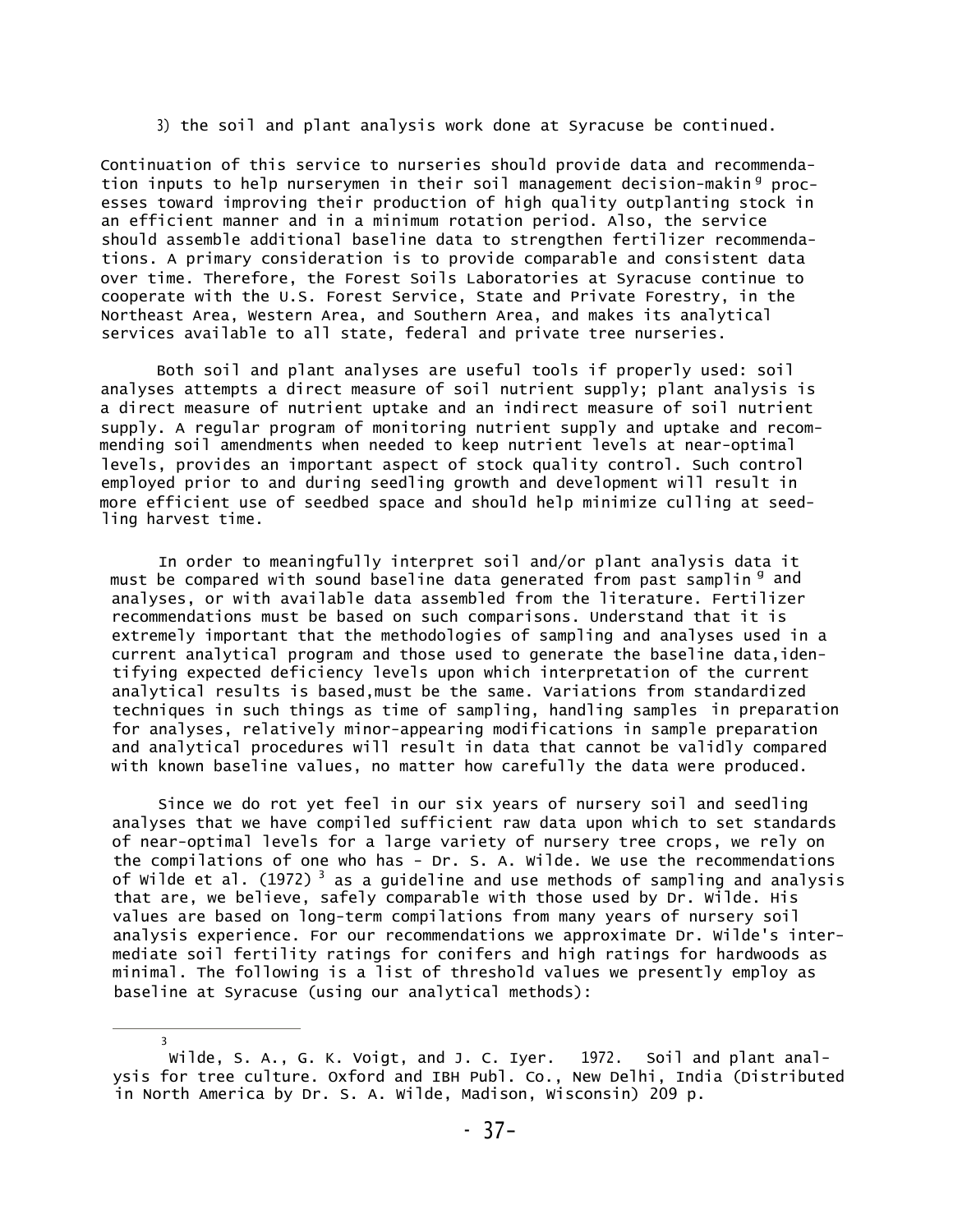If the cation exchange capacity (cec) expressed in me/100g is less than 8.0 for beds with conifer seedlings or less than 11.0 for hardwoods-ornamentals, it is low and needs attention.

If the soil organic matter level (Loss-on-Ignition method for eastern nurseries or Walkley-Black method for western nurseries) is much below 4.0 to 5.0%, it is probably low and needs attention.

To correct low cec levels where necessary, add massive amounts of organic matter, i.e. one to three inch depth, between rotations of seedlings and rototill it into the soil. Care is needed to add organic matter with a relatively narrow C/N ratio or supplement organic matter with some N fertilizer to minimize developing chlorosis in seedlings or cover crops.

If total N is less than 0.15% for beds with conifer seedlings or less than 0.20% for hardwoods-ornamentals, it is low and needs attention. Correcting for low cec and soil organic matter by addition of massive amounts of organic matter will probably correct total N levels.

If electrical conductivity expressed in millimhos per cm is greater than about 2.0 to 3.0, it may be too high and detrimental to seedlings. This measure of total salt concentration may be a problem for western nurseries and needs attention.

If soil reaction (pH) is less than pH 5.5 for conifers or less than pH 6.0 for hardwoods-ornamentals, lime is probably needed to raise pH above these values (approximately one ton of limestone per acre will increase pH values about 0.5 pH units, depending upon soil texture, organic matter, and initial soil acidity level). If reaction is greater than pH 6.5 for conifers or greater than pH 7.0 for hardwoods-ornamentals, sulfur is probably needed to lower pH below these values (approximately 500 pounds of powdered elemental sulfur per acre will decrease pH values about 0.5 pH units, depending upon soil texture, organic matter, and initial soil alkalinity level).

If soil P is less than 100 ppm for beds with conifer seedlings or less than 150 ppm for hardwoods-ornamentals, it is low and needs attention. This P recommendation is about four-fold greater than Dr. Wilde's recommendation, and is based on five years of working with northeastern species; certainly it needs to be further evaluated, but is our best current judgement.

If soil K is less than 100 ppm for beds with conifer seedlings or less than 150 ppm for hardwoods-ornamentals, it is low and needs attention.

If soil Ca is less than 500 ppm for beds with conifer seedlings or less than 1000 ppm for hardwoods-ornamentals, it is low and needs attention.

If soil Mg is less than 150 ppm for beds with conifer seedlings or less than 250 ppm for hardwoods-ornamentals, it is low and needs attention.

Certainly the above values are tentative and subject to modification as we <sup>l</sup> earn more about various species and responses to cultural treatments. It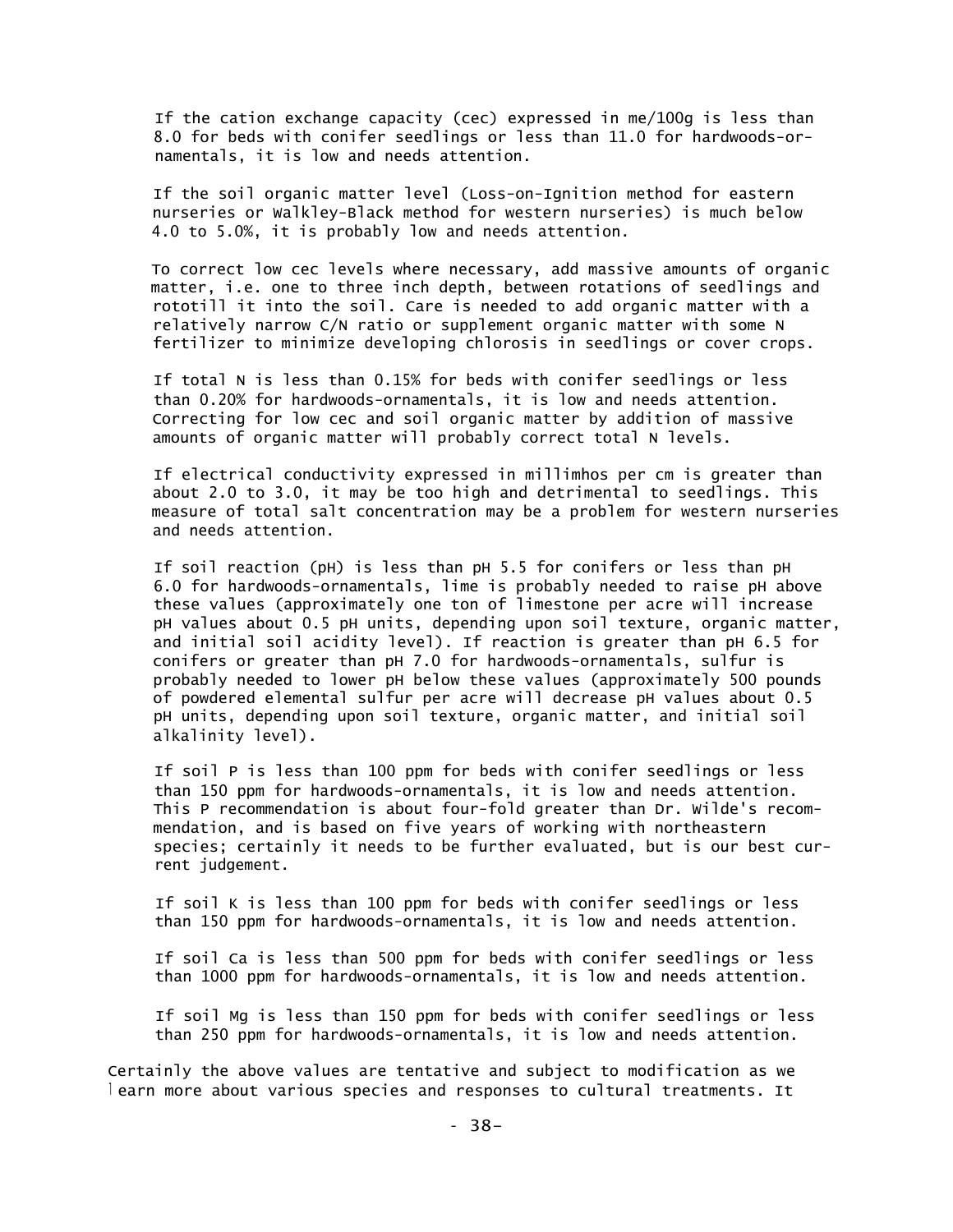should be clear we are not employing any revolutionary techniques of nursery soil and seedling sampling and analysis. We are purposely employing detailed methods because of their reliability and repeatability. The reliability of standardized techniques of sampling and analysis is crucial to the success of the service that we are providing. We want the service made available to as many nurseries as possible and oriented toward nursery crops. Recommendations will be based on the needs of nursery crops as best as we currently understand them. Also, data generated by the service should be comparable over time so that patterns of nutrient supply and uptake in individual nurseries can be documented over a period of years. A complete computer center is available at the College and all gererated data is stored and available to us for statistical analyses. As long as our methodology remains unchanged, we will continue to add nursery soil and seedling analysis data to this file. Sufficient data collected over time will lead to the establishment of refined baseline data levels.

Ideally we seek to determine the near-optimal soil and seedling values for each nursery that will result in optimum stock production and quality for each tree species grown. The development of such nursery and species-specific baseline values can be documented only after routine, standardized soil and seedling analyses data are collected over a long time period.

Relating soil and seedling chemical analyses values to stock quality requires that seedlings be analyzed morphologically as well as for their chemical composition. Sampling of intact seedlings provides weights and measurements for a quality index formula. We use a quality index:

|  |                               | <u>Total seedling dry weight (g)</u> |
|--|-------------------------------|--------------------------------------|
|  | Quality Index = $Height (cm)$ | Shoot weight $(q)$                   |
|  | Diameter (mm)                 | Root weight $(g)$                    |

which assumes that the larger the seedling, within limits, the better, as long as it is a balanced seedling; thus the total weight is balanced by the height: diameter quotient and the shoot:root ratio.

The final measure of real seedling quality is the ability of the seedling to survive and perform well after outplanting. However, seedlings of the highest potential quality may encounter various adverse conditions between lifting and outplanting which will diminish their success in the field. Over-heating or dessication in transport, or careless planting may occur beyond the nursery gate and much or all of the nurseryman's efforts to provide real quality seedlings may be undone. These potential problems deserve the close attention of field foresters. Production, lifting, shipping, outplanting and establishment of high quality seedlings requires close cooperation between nursery and field levels of the forestation process. The seedling's ability to survive and perform well in the field is difficult to predict. We must learn to relate real seedling quality to morphological characteristics that are quantifiable, yet based on firm physiological grounds, and related to the seedling nutrient elementstatus. The file of seedling quality index data that we are building, along with corresponding seedling chemical values, soil chemical values, and cultural treatment records, becomes more valuable as it increases in number and species over the years. The file will be a major asset in increasing the level of accuracy to which we are able to identify critically low or deficient levels of nutrients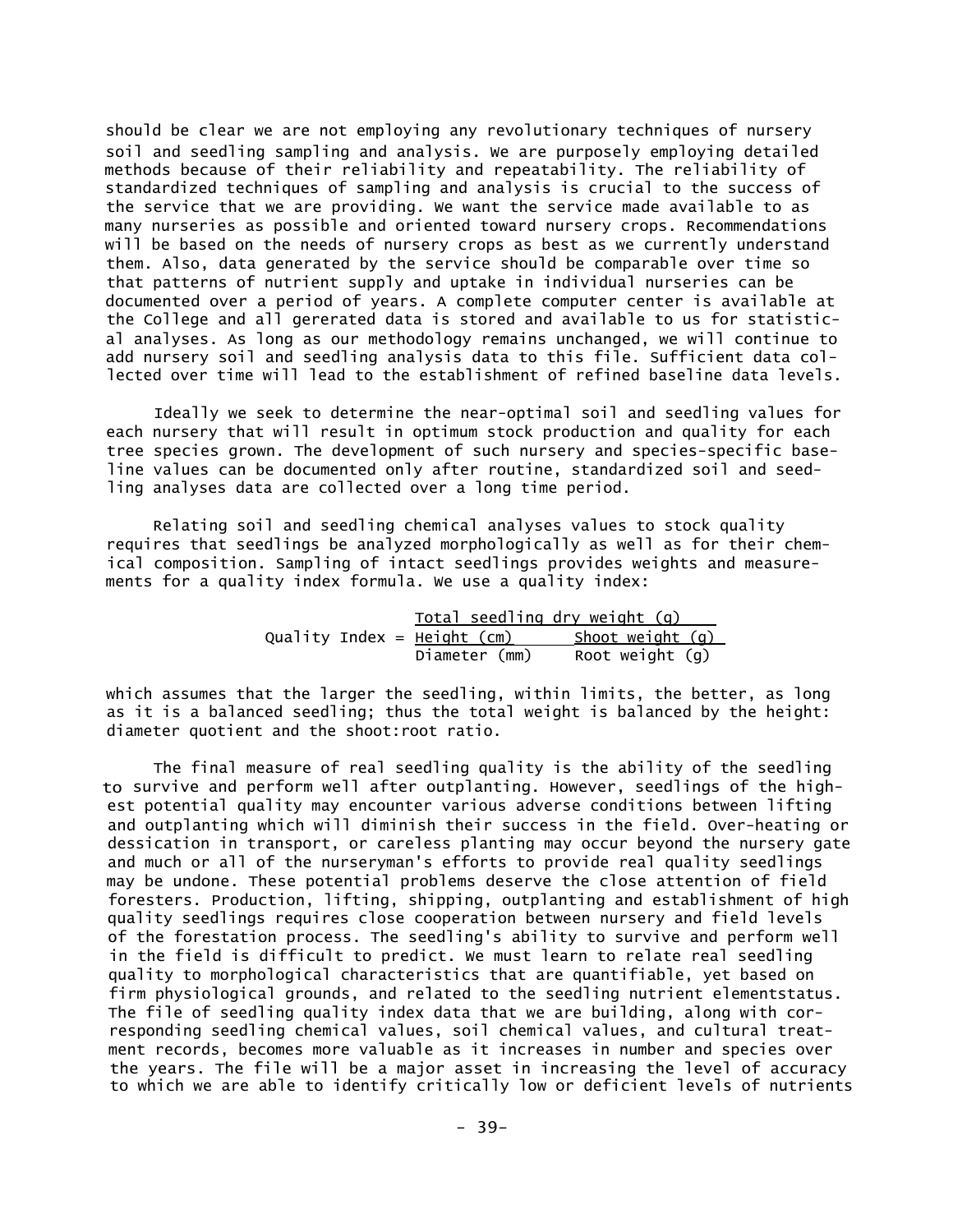from adequate and near-optimal levels for varying species, age classes, and nurseries.

Each participant in this meeting has been given a handout containing portions of the soil and seedling data distributed to all nurseries participating in our service in 1978 plus cover letters of the soil and plant analysis data, and a statement on Nursery Soil and Seedling Sampling and an order form for participating in our service. There are five different sections to the computer printouts: three of these present examples of soils data; and two present examples of seedling data.

Section 1 contains soil texture data of the top 6-inch soil depth. The heading at the top of the sheet reads:

NURSERY SOIL SAMPLES COLLECTED FALL 1978 SAND SILT CLAY NAME CODE DESCRIPTION

Each line represents one sample, identified under the heading of CODE and DESCRIPTION (These are explained in the soil cover letter which accompanies each data packet). The first sample on the sheet, 78 CO FC, is from Fort Collins, Colorado. A-2-NORTH 1-0 PONDEROSA PINE locates the sample in the nursery and notes the age and species present at time of sampling. The numbers under the SAND, SILT, CLAY columns are percentage of each and SALO under the heading NAME is the soil textural name, sandy loam, for that soil sample. So, according to the first line in the first section of the soils data: a soil sample from area A-2-North of the Fort Collins, Colorado State Nursery, is a sandy loam of 71.3% sand, 15.0% silt, and 13.7% clay.

Section 2 contains soil reaction, organic matter, and chemical data of the top 6-inch soil depth. The heading at the top of the sheet reads:

|    |                                 |                               |  | NURSERY SOIL SAMPLES COLLECTED FALL 1978 |             |
|----|---------------------------------|-------------------------------|--|------------------------------------------|-------------|
| PH | ORGANIC MATTER N P K CA MG CODE |                               |  |                                          | DESCRIPTION |
|    |                                 | WB PERCENT * * * * PPM* * * * |  |                                          |             |

Again, each line represents one sample identified under the columns CODE and DESCRIPTION. From left to right are values for the identified soil samples: pH, % organic matter by loss of ignition (LOI) and/or the Walkley-Black wet oxidation (WB), % total nitrogen (N), and parts per million (PPM) phosphorus (P) potassium (K), calcium (CA), and magnesium (MG). At the top of the page immediately following the one just described, the chemical analysis data for the same sample 78 CO FC A-2-NORTH 1-0 PONDEROSA PINE continues under the heading:

|    |  |                                     | NURSERY SOIL SAMPLES COLLECTED FALL 1978 |  |                                     |
|----|--|-------------------------------------|------------------------------------------|--|-------------------------------------|
| MN |  |                                     |                                          |  | NA FE ZN AL CEC EC CODE DESCRIPTION |
|    |  | - - - - - - PPM - - - - - - ME/100G |                                          |  |                                     |

From left to right are values for the identified soil samples: parts per million manganese (MN), sodium (NA), iron (FE), zinc (ZN), aluminum (AL), cation exchange capacity (CEC) expressed in milliequivalents per 100 grams (ME/100G), and electrical conductivity (EC) expressed in millimhos per centimenter which is a measure of salt concentration. So, according to the first line in the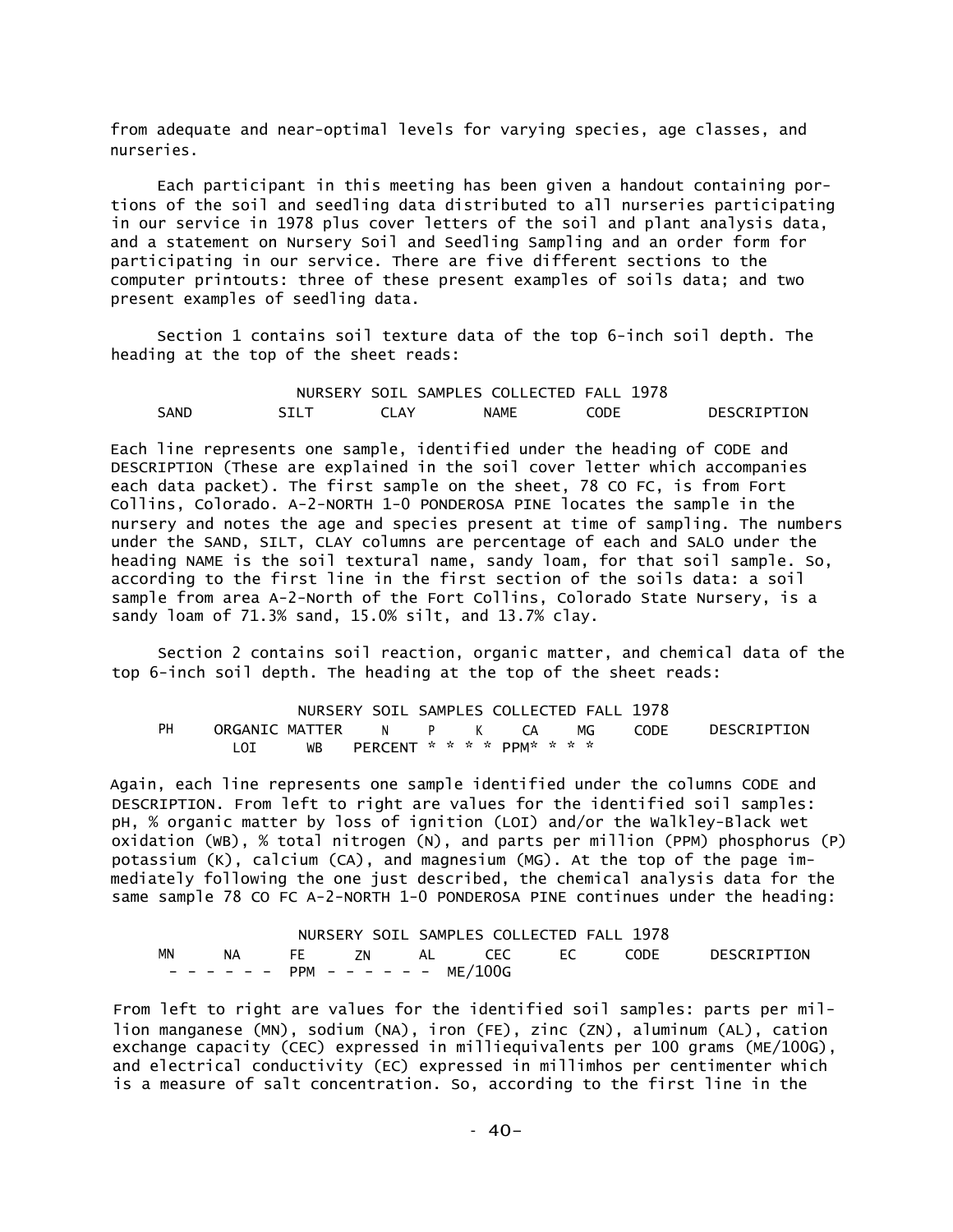second section of soils data: soil sample A-2-North from Fort Collins, Colorado State Nursery has a pH of 6.7, organic matter of 3.32% and 2.02% by the loss of ignition and wet oxidation methods, respectively, 0.086% total nitrogen, 130.4 ppm phosphorus, 242.0 ppm potassium, 1555.1 ppm calcium, 178.1 ppm magnesium, 0.56 ppm manganese, 18.21 ppm sodium, 0.19 ppm iron, 0.56 ppm zinc, 1.14 ppm aluminum, a cation exchange capacity in excess of 20.0 milliequivalents per 100 grams, and electrical conductivity of 0.5 niillimhos per centimeter.

Section 3 contains recommended rates of N, P, K, Ca, Mg fertilizer needs. The heading at the top of the sheet reads:

|  |                                |  |  | RECOMMENDATIONS FOR NURSERY SOIL SAMPLES COLLECTED FALL 1978 |             |
|--|--------------------------------|--|--|--------------------------------------------------------------|-------------|
|  | P205 K20 CA MG PH CEC          |  |  | <b>CODE</b>                                                  | DESCRIPTION |
|  | * * * * POUNDS PER ACRE* * * * |  |  |                                                              |             |

For each sample, identified under CODE and DESCRIPTION on the right side of the sheet, there are two lines of data, one labeled CONIFER and one labeled HARDWOOD on the left side of the sheet. This is to provide information for preparing seedbeds for either conifer crops or the more demanding hardwoodshrub species. Nitrogen (N) is expressed as either LOW or OK, phosphorus (P) is expressed in pounds per acre P20 $_5$  needed to bring the soil up to guideline or baseline levels, potassium  $(K)$  is expressed as pounds per acre K  $_2$ O needed to bring the soil up to guideline or baseline levels, calcium (CA) and magnesium (MG)are expressed in pounds per acre needed to bring the soil up to guideline or baseline levels, pH adjustments are expressed as either pounds per acre lime (L) or pounds per acre sulfur (S) needed to bring soil reaction into the appropriate range, cation exchange capacity (CEC) is expressed as either OK or LOW. Adjustment of N or CEC can be done with organic matter additions as noted earlier in this presentation or in the cover letter. So, according to the first two lines of data in the third section of soils: soil sample A-2-North from Fort Collins, Colorado State Nursery shows that the soil could use supplemental nitrogen and that the pH is a bit high and could use adjustment prior to the next conifer crop. If hardwoods-shrubs should be sown in this portion of the Fort Collins nursery, additional phosphorus and magnesium are recommended and pH adjustment may not be required.

Section 4 contains seedling morphological data. The heading at the top of the sheet reads:

NY S 1978 NS 2-0 LOCATION 6-A(6) NORTH SEEDLING/SQ FT 27

This heading identifies a seedling sample from the Saratoga, New York State Nursery, sampled in the autumn of 1978, of 2-0 Norway spruce from area 6-A(6) North, at a density of 27 seedlings per sq. ft. All the information between this heading and the next pertains to this sample: mean foliage, stem, top, root and total seedling dry weights in grams, and percentage of each component of the total seedling weight, and mean top/root ratio. Also, mean stem diameter at root collar, total height, and height growth in millimeters in year sampled along with their standard deviations (SD) and coefficients of variation (CV). Also, given is the mean height/diameter quotient and the seedling quality index.

Section 5 contains seedling chemical analysis data. The heading at the top